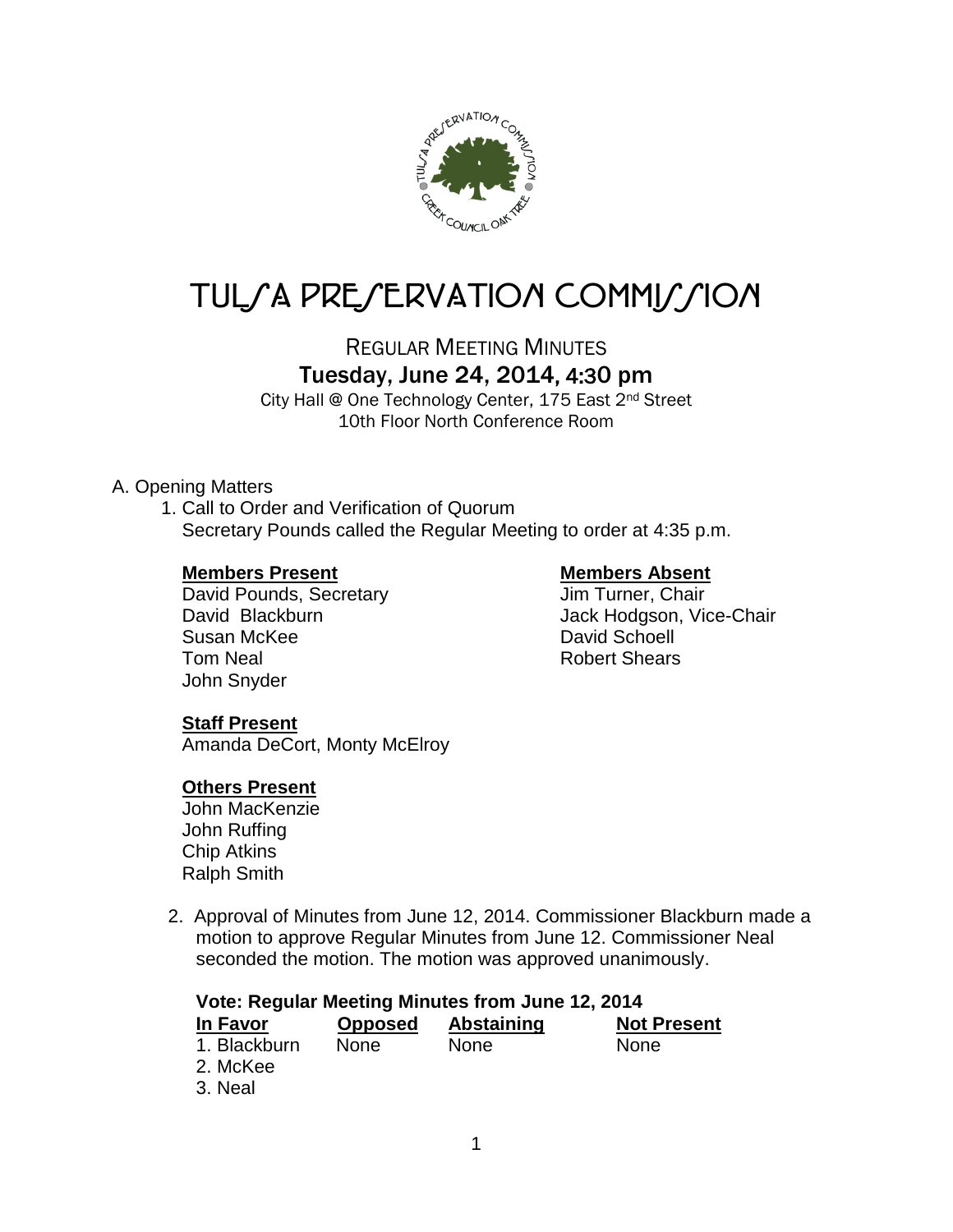- 4. Pounds
- 5. Snyder
- 3. Disclosure of Conflicts of Interest No one reported a conflict of interest with the proposals on the agenda.

## B. Actionable Items

## 1. **COA-14-17 / 2140 E. 20th Street** (Yorktown)

Applicant: John MacKenzie

COA Subcommittee Review Date: None Request: Construct wooden picket fence in front yard of residence.

Monty McElroy presented Mr. MacKenzie's Certificate of Appropriateness application to the Commission and read the applicable guidelines. Mr. MacKenzie was present to answer questions.

Commissioners reviewed the drawings and materials. Applicant said his wife had picked out a blue color to paint the fence that matched the color of their front door. He said he didn't know if that was acceptable. Commissioners noted that they don't regulate color.

Commissioner Blackburn made a motion to approve the application. Commissioner Neal seconded the motion. Secretary Pounds asked for a vote on the motion.

## **Vote: 2140 E. 20th Street** (Yorktown)

| In Favor     | <b>Opposed</b> | Abstaining  | <b>Not Present</b> |
|--------------|----------------|-------------|--------------------|
| 1. Blackburn | <b>None</b>    | <b>None</b> | <b>None</b>        |
| 2. McKee     |                |             |                    |
| $0$ N $\sim$ |                |             |                    |

- 3. Neal
- 4. Pounds
- 5. Snyder

The motion to approve was approved unanimously. Guidelines cited: G.1.3 and G.1.4.

## 2. **COA-14-18 / 1529 S. Troost Avenue** (Swan Lake)

Applicant: John Ruffing

COA Subcommittee Review Date: May 20, 2014 Request:

Approval of site plan and stem wall details/dimensions for house to be relocated to vacant lot at 1529 S. Troost Avenue in Swan Lake.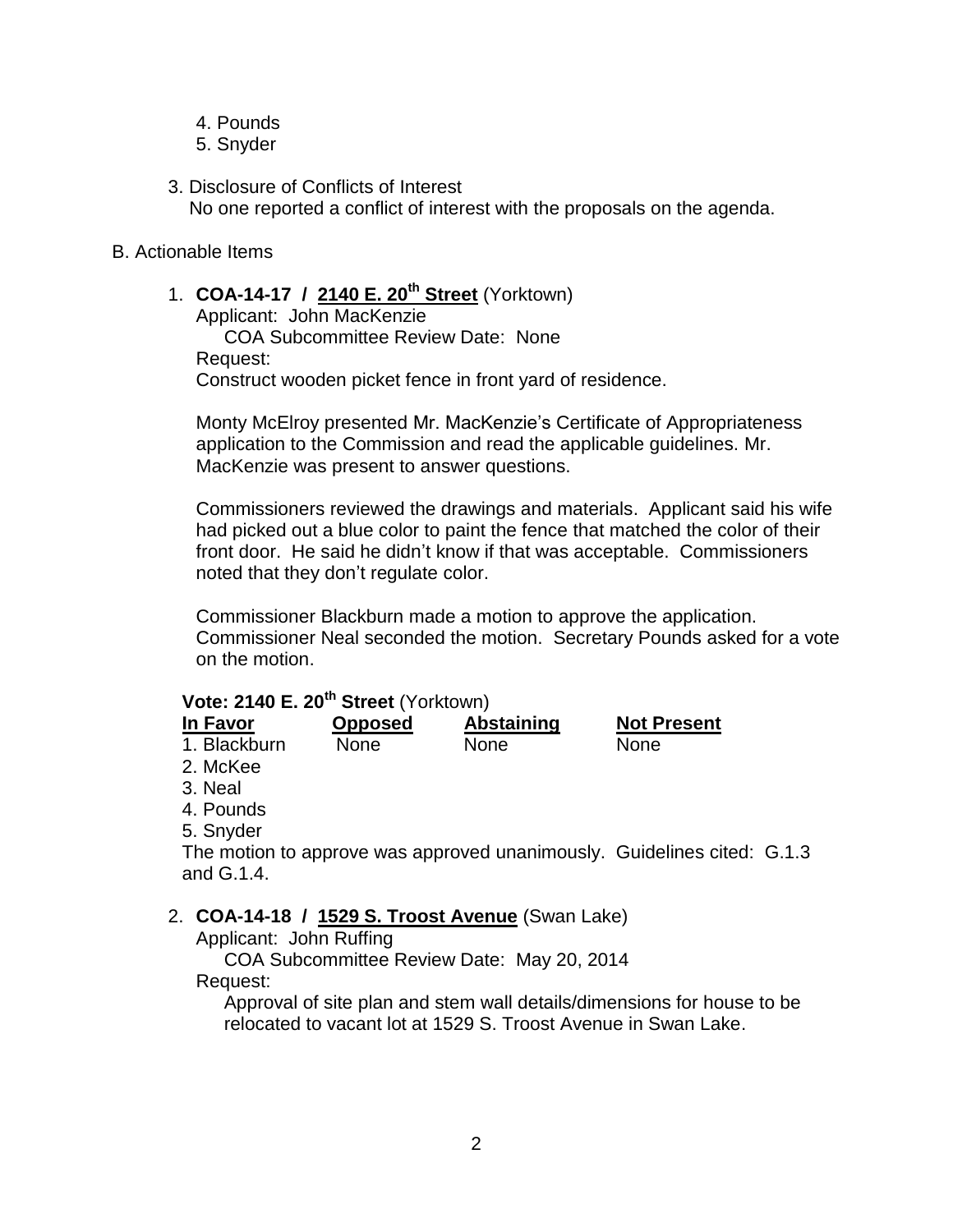Monty McElroy presented Mr. Ruffing's Certificate of Appropriateness application to the Commission and read the applicable guidelines. Mr. Ruffing was present to answer questions.

Commissioners discussed at length the house move, time frame and details of the site plan and foundation. Ralf Smith, contractor for the site work, provided many extra details.

Commissioners determined that the applicant had adequately addressed all the issues he was asked to address and the application was complete.

Commissioner Neal made a motion to approve the application. Commissioner Blackburn seconded the motion. Secretary Pounds asked for a vote on the motion.

### **Vote: 1529 S. Troost Avenue** (Swan Lake)

| In Favor     | <b>Opposed</b> | <b>Abstaining</b> | <b>Not Present</b>                                                              |
|--------------|----------------|-------------------|---------------------------------------------------------------------------------|
| 1. Blackburn | <b>None</b>    | <b>None</b>       | None                                                                            |
| 2. McKee     |                |                   |                                                                                 |
| 3. Neal      |                |                   |                                                                                 |
| 4. Pounds    |                |                   |                                                                                 |
| 5. Snyder    |                |                   |                                                                                 |
|              |                |                   | The motion to approve was approved unanimously. Guidelines cited: D.1.1,        |
|              |                |                   | D.1.2, D.1.3, D.1.4, D.2.1, D.2.2, D.2.3, D.2.4, D.2.5, A.1.1, A.1.2, A.1.3 and |
| A.1.4.       |                |                   |                                                                                 |
|              |                |                   |                                                                                 |

## C. Reports

1. Staff No report.

2. Chair No report.

3. Committees

a) Rules and Regulations No report.

### b) Outreach

Commissioner McKee mentioned that the Committee had a good meeting recently to discuss the Festival for next year. They are thinking of an April scheduling.

## D. New Business

Commissioner Blackburn brought up how we might enforce non-conformance to guidelines and how to remedy those situations. He suggested adding the discussion as a future agenda item.